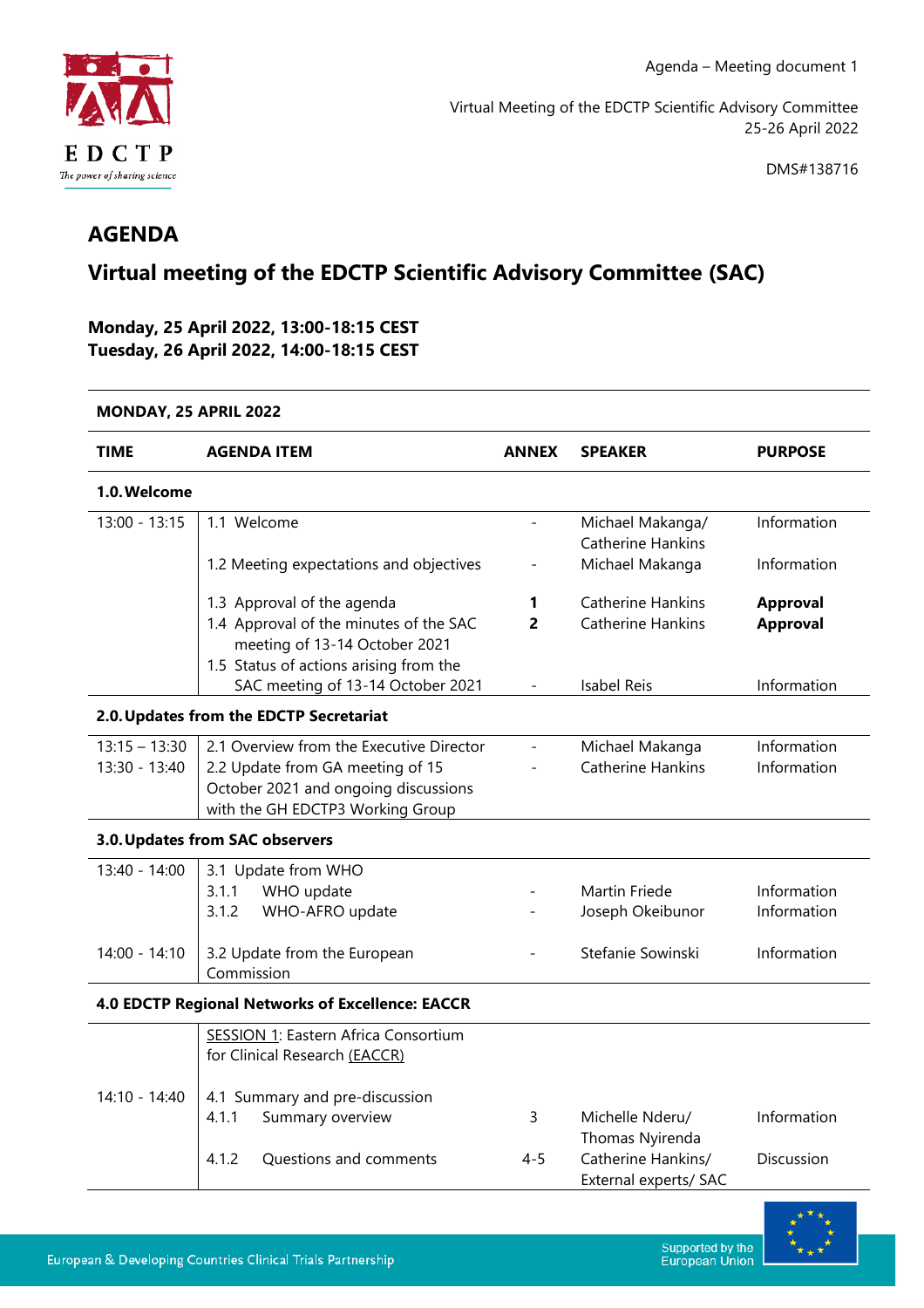

**14:40 – 14:50 Break**

Virtual Meeting of the EDCTP Scientific Advisory Committee 25-26 April 2022

DMS#138716

| 4.0 EDCTP Regional Networks of Excellence: EACCR (cont.) |                                                 |         |                                             |             |  |  |
|----------------------------------------------------------|-------------------------------------------------|---------|---------------------------------------------|-------------|--|--|
|                                                          | 4.2 Network presentation and                    |         |                                             |             |  |  |
|                                                          | Q&A/discussion                                  |         |                                             |             |  |  |
| 14:50-15:10                                              | 4.2.1<br>Presentation                           |         | <b>EACCR</b>                                | Information |  |  |
| 15:10-16:10                                              | 4.2.2<br>Q&A and discussion                     |         | All                                         | Discussion  |  |  |
|                                                          | 5.0 EDCTP Regional Networks of Excellence: TESA |         |                                             |             |  |  |
|                                                          | SESSION 2: Trial of Excellence in               |         |                                             |             |  |  |
|                                                          | Southern Africa (TESA)                          |         |                                             |             |  |  |
| 16:10-16:40                                              | 5.1 Summary and pre-discussion                  |         |                                             |             |  |  |
|                                                          | 5.1.1.<br>Summary overview                      |         | Michelle Nderu/<br>Thomas Nyirenda          | Information |  |  |
|                                                          | 5.1.2.<br><b>Questions and Comments</b>         | $6 - 7$ | Catherine Hankins/<br>External experts/ SAC | Discussion  |  |  |
|                                                          | 5.2 Network presentation and<br>Q&A/discussion  |         |                                             |             |  |  |
| 16:40-17:00                                              | 5.2.1<br>Presentation                           |         | <b>TFSA</b>                                 | Information |  |  |
| 17:00-18:00                                              | 5.2.2<br>Q&A and discussion                     |         | All                                         | Discussion  |  |  |
| 6.0 Meeting closure day 1                                |                                                 |         |                                             |             |  |  |
| $18:00 - 18:15$                                          | 6.1 Recap of day 1 and closing remarks          |         | <b>Catherine Hankins</b>                    | Discussion  |  |  |

## **TUESDAY, 26 APRIL 2022**

| TIME                                              | <b>AGENDA ITEM</b>                                              | <b>ANNEX</b>             | <b>SPEAKER</b>                              | <b>PURPOSE</b> |  |
|---------------------------------------------------|-----------------------------------------------------------------|--------------------------|---------------------------------------------|----------------|--|
| 7.0 Welcome day 2                                 |                                                                 |                          |                                             |                |  |
| $14:00 - 14:05$                                   | 7.1 Welcome day 2 of the meeting                                |                          | Catherine Hankins                           | Information    |  |
| 8.0 EDCTP Regional Networks of Excellence: CANTAM |                                                                 |                          |                                             |                |  |
|                                                   | SESSION 3: Central Africa Clinical<br>Research Network (CANTAM) |                          |                                             |                |  |
|                                                   | 8.1 Summary and pre-discussion                                  |                          |                                             |                |  |
| 14:05-14:35                                       | 8.1.1<br>Summary overview                                       | $\overline{\phantom{a}}$ | Michelle Nderu/Thomas<br>Nyirenda           | Information    |  |
|                                                   | 8.1.2<br><b>Ouestions and Comments</b>                          | 8-9                      | Catherine Hankins/<br>External experts/ SAC | Discussion     |  |